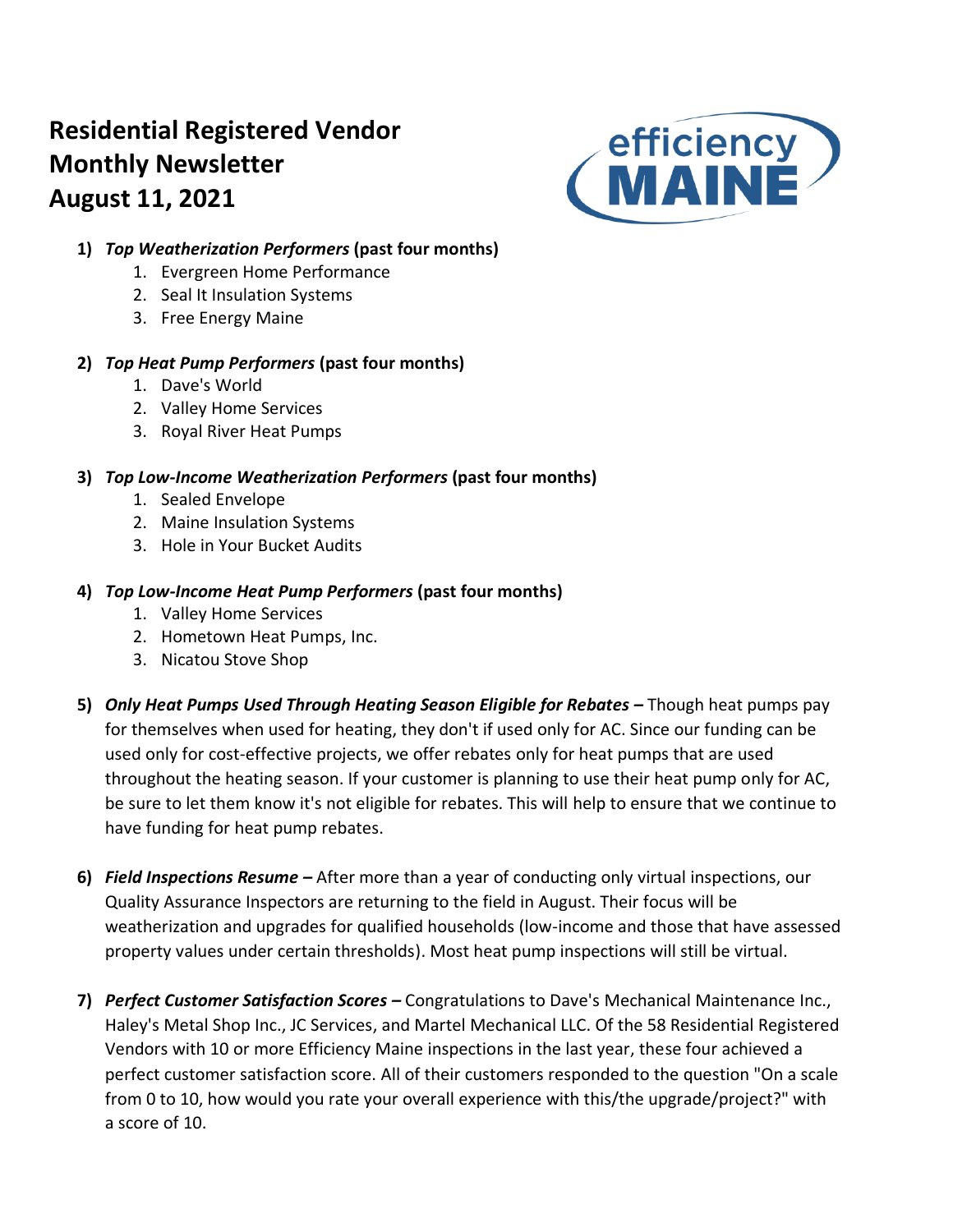- **8)** *Blower Door Tests No Longer Optional For Weatherization Rebates –* Because Maine's COVID-19 State Of Emergency ended June 30, blower door tests are no longer optional for weatherization rebates. As stated in th[e Home Energy Assessment Checklist](https://www.efficiencymaine.com/docs/Home_Energy_Assessment_Checklist.pdf), "Blower door pre- and post-tests are required unless BPI recommends against them (mold, asbestos, vermiculite, etc.)."
- **9)** *Heat Pump Installation Training Opportunities* **–** The following courses are being offered by Efficiency Maine Registered Trainers.

| <b>Dates</b>                 | <b>Course Title</b>  | Location                                            | <b>Registration Information</b>     |
|------------------------------|----------------------|-----------------------------------------------------|-------------------------------------|
| $8/23/2021 -$<br>8/27/2021   | Heat Pump Installer* | Kennebec Valley<br><b>Community College</b>         | <b>Click for Course Information</b> |
| 8/28/2021                    | EPA 608 Test         | Kennebec Valley<br><b>Community College</b>         | <b>Click for Course Information</b> |
| $10/18/2021 -$<br>10/22/2021 | Heat Pump Installer* | <b>Maine Energy</b><br><b>Marketers Association</b> | <b>Click for Course Information</b> |
| $11/8/2021 -$<br>11/12/2021  | Heat Pump Installer* | <b>Maine Energy</b><br><b>Marketers Association</b> | <b>Click for Course Information</b> |

\* Eligible for [Efficiency Maine scholarship](https://www.efficiencymaine.com/docs/RRV-Heat-Pump-Training-Scholarship-Application.pdf) (50% up to \$500)

- **10)** *Tip from the Field –* One of the practices we've observed among top installers is to register heat pumps with the manufacturer on the homeowner's behalf. This can extend the warranty for the customer, facilitate service claims, and increase customer satisfaction.
- **11)** *Tool of the Month –* We recently updated our [Residential Heat Pump Rebates](https://www.efficiencymaine.com/docs/Heat-Pump-Rebate-Brochure.pdf) brochure. The latest version includes a simplified rebate eligibility table that separates rebates for any home from those for eligible low- and moderate-income households. As always, if you'd like a free supply, please contact our Call Center at 866-376-2463 and they'll gladly send you what you need. You can also download the brochure [here.](https://www.efficiencymaine.com/docs/Heat-Pump-Rebate-Brochure.pdf)
- **12)** *July Loans down 13% Year-Over-Year and Year-to-Date Loans were down 13% –* If you don't already have a loan portal ID and password, you can reach our financial services provider (NEIF) by calling our Call Center (866-376-2463).
- **13)** *Promotional Opportunities –* Efficiency Maine will be exhibiting at the following events. We hope that you'll consider exhibiting too if you're able to.
	- a. **Common Ground Country Fair** (Unity) 9/24/2021 9/26/2021: [Learn more here](https://www.mofga.org/event-calendar/common-ground-country-fair/2021-09-24/)
	- b. **Maine Home Shows** (Bangor) 10/9/2021 & 10/10/2021: [Learn more here](https://mainehomeshows.com/)

**PROGRAM RESULTS ARE ON FOLLOWING PAGES.**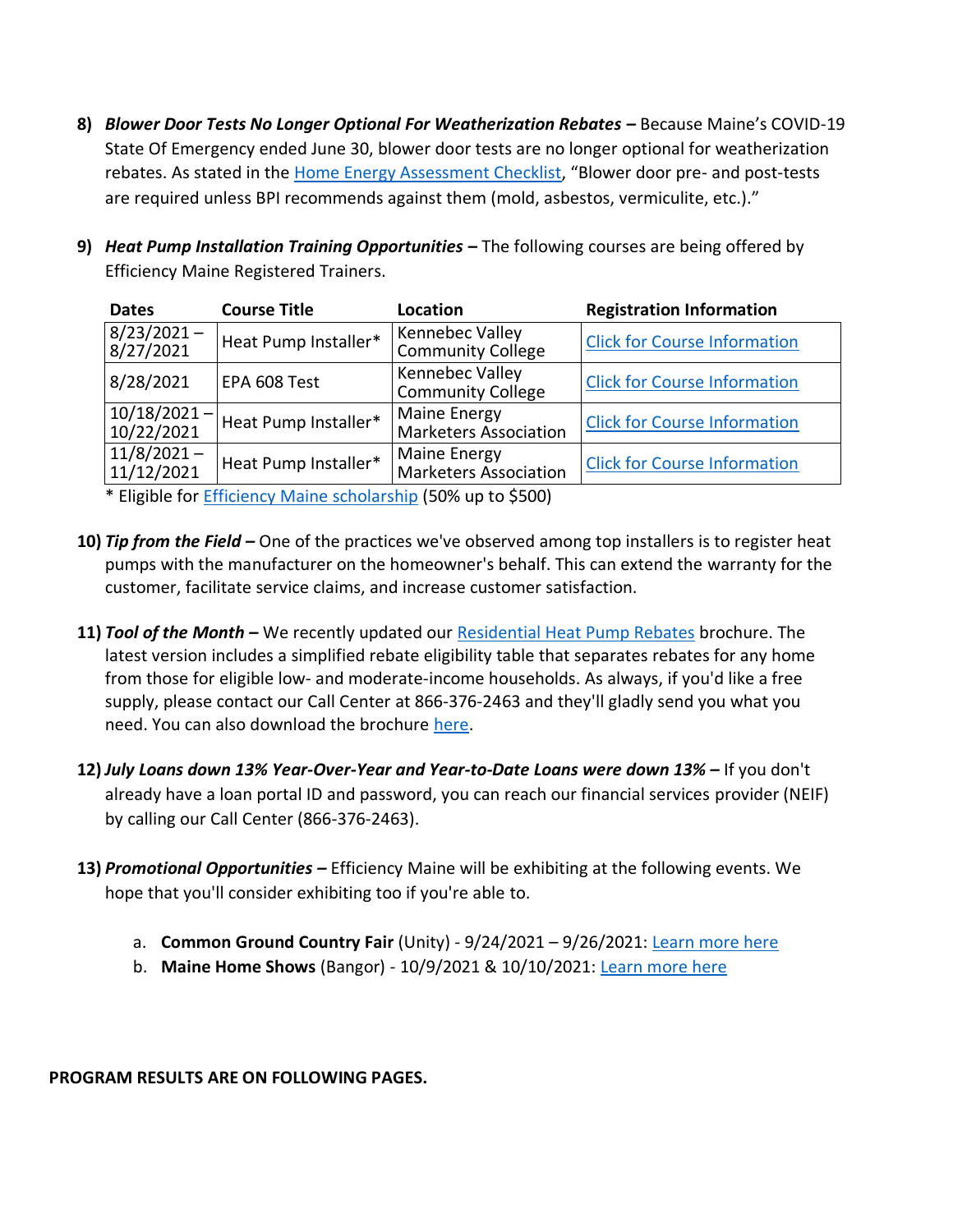#### **PROGRAM RESULTS**



### **Home Energy Savings Program (HESP)**

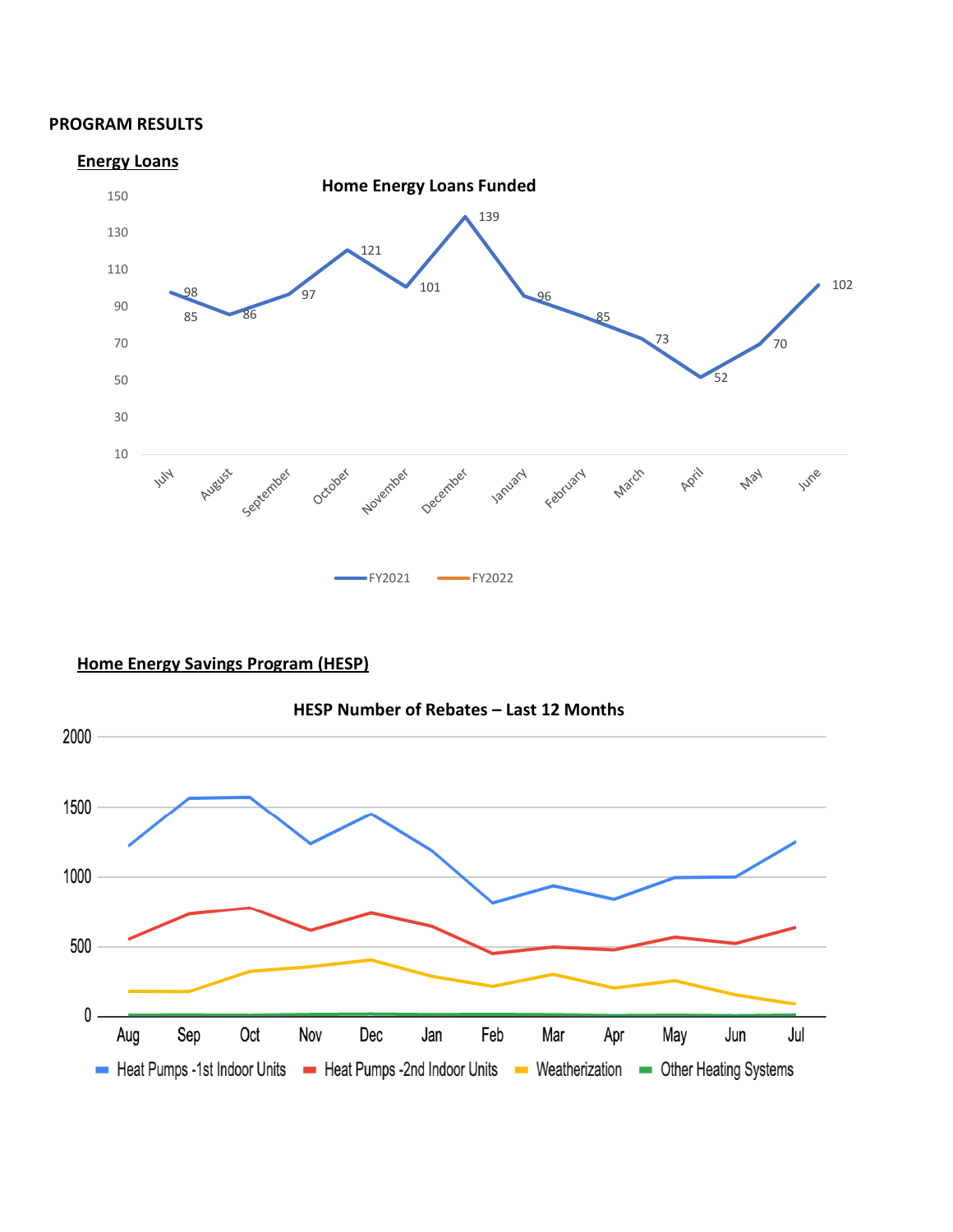|   |                                    |     |              | 2020                                          |                |            | 2021 |     |     |     |     |      |     |                                                                                      |
|---|------------------------------------|-----|--------------|-----------------------------------------------|----------------|------------|------|-----|-----|-----|-----|------|-----|--------------------------------------------------------------------------------------|
| # | <b>HESP Rebate Type</b>            | Aug | Sep          | Oct                                           | <b>Nov</b>     | <b>Dec</b> | Jan  | Feb | Mar | Apr | May | June | Jul | Total                                                                                |
|   | Heat Pumps - 1st<br>1 Indoor Units |     |              | 1,221   1,567   1,574   1,238   1,452   1,188 |                |            |      | 816 | 939 | 843 |     |      |     | 997 1,001 1,253 14,089                                                               |
|   | Heat Pumps - 2nd<br>2 Indoor Units | 552 | 734          | 780                                           | 616            | 742        | 645  | 451 | 497 | 477 | 567 | 522  | 638 | 7,221                                                                                |
|   | 3 Air Sealing                      | 67  | 54           | 115                                           | 123            | 134        | 84   | 75  | 93  | 71  | 89  | 45   | 28  | 978                                                                                  |
|   | 4 Attic Insulation                 | 54  | 65           | 91                                            | 104            | 124        | 95   | 67  | 100 | 63  | 92  | 45   | 28  | 928                                                                                  |
|   | 5 Basement Insulation              | 38  | 44           | 88                                            | 96             | 99         | 80   | 57  | 77  | 50  | 54  | 50   | 25  | 758                                                                                  |
|   | 6 Wall Insulation                  | 23  | 17           | 30                                            | 34             | 49         | 30   | 18  | 33  | 21  | 23  | 17   | 9   | 304                                                                                  |
|   | 7   Geothermal HP                  | 1   | $\mathbf{0}$ | 3                                             | $\overline{2}$ | 3          | 5    | 5   | 4   | 0   | 1   | 0    | 3   | 27                                                                                   |
|   | 8 Pellet Boiler                    | 6   | 8            | 3                                             | 10             | 12         | 6    | 8   | 6   | 4   | 6   | 3    | 5   | 77                                                                                   |
|   |                                    |     |              |                                               |                |            |      |     |     |     |     |      |     | Total 1,962 2,489 2,684 2,223 2,615 2,133 1,497 1,749 1,529 1,829 1,683 1,989 24,382 |

**HESP Number of Rebates – Last 12 Months (DETAILS)**

**Fiscal Year-to-Date Rebate Comparisons**